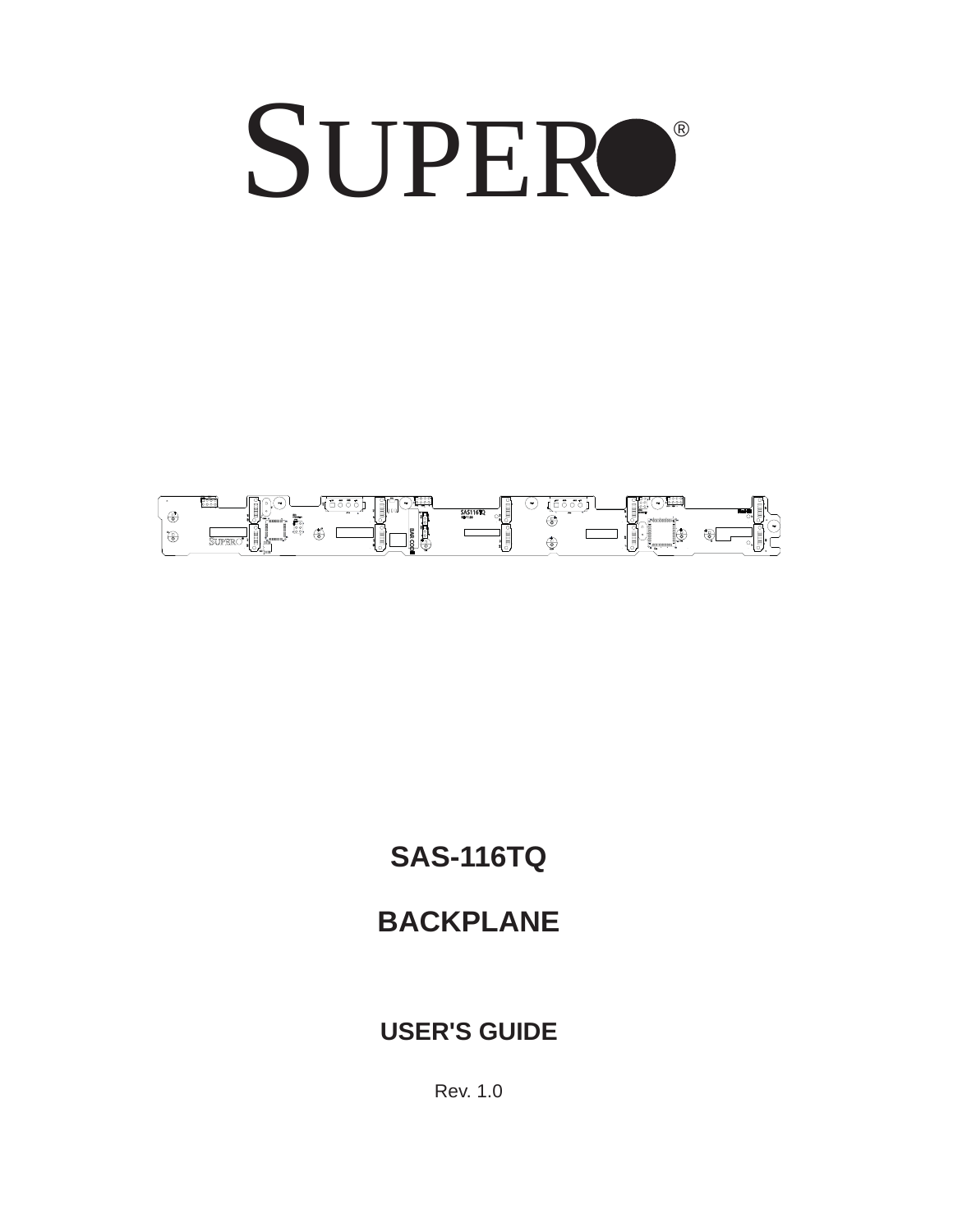The information in this User's Manual has been carefully reviewed and is believed to be accurate. The vendor assumes no responsibility for any inaccuracies that may be contained in this document, makes no commitment to update or to keep current the information in this manual, or to notify any person or organization of the updates. **Please Note: For the most up-to-date version of this manual, please see our web site at www.supermicro.com.**

Super Micro Computer, Inc. ("Supermicro") reserves the right to make changes to the product described in this manual at any time and without notice. This product, including software and documentation, is the property of Supermicro and/or its licensors, and is supplied only under a license. Any use or reproduction of this product is not allowed, except as expressly permitted by the terms of said license.

IN NO EVENT WILL SUPERMICRO BE LIABLE FOR DIRECT, INDIRECT, SPECIAL, INCIDENTAL, SPECULATIVE OR CONSEQUENTIAL DAMAGES ARISING FROM THE USE OR INABILITY TO USE THIS PRODUCT OR DOCUMENTATION, EVEN IF ADVISED OF THE POSSIBILITY OF SUCH DAMAGES. IN PARTICULAR, SUPERMICRO SHALL NOT HAVE LIABILITY FOR ANY HARDWARE, SOFTWARE, OR DATA STORED OR USED WITH THE PRODUCT, INCLUDING THE COSTS OF REPAIRING, REPLACING, INTEGRATING, INSTALLING OR RECOVERING SUCH HARDWARE, SOFTWARE, OR DATA.

Any disputes arising between manufacturer and customer shall be governed by the laws of Santa Clara County in the State of California, USA. The State of California, County of Santa Clara shall be the exclusive venue for the resolution of any such disputes. Super Micro's total liability for all claims will not exceed the price paid for the hardware product.

California Best Management Practices Regulations for Perchlorate Materials: This Perchlorate warning applies only to products containing CR (Manganese Dioxide) Lithium coin cells. "Perchlorate Material-special handling may apply. See www.dtsc.ca.gov/hazardouswaste/perchlorate"

WARNING: Handling of lead solder materials used in this product may expose you to lead, a chemical known to the State of California to cause birth defects and other reproductive harm.

Manual Revision 1.0 Release Date: March 30, 2011

Unless you request and receive written permission from Super Micro Computer, Inc., you may not copy any part of this document.

Information in this document is subject to change without notice. Other products and companies referred to herein are trademarks or registered trademarks of their respective companies or mark holders.

Copyright © 2011 by Super Micro Computer, Inc. All rights reserved. **Printed in the United States of America**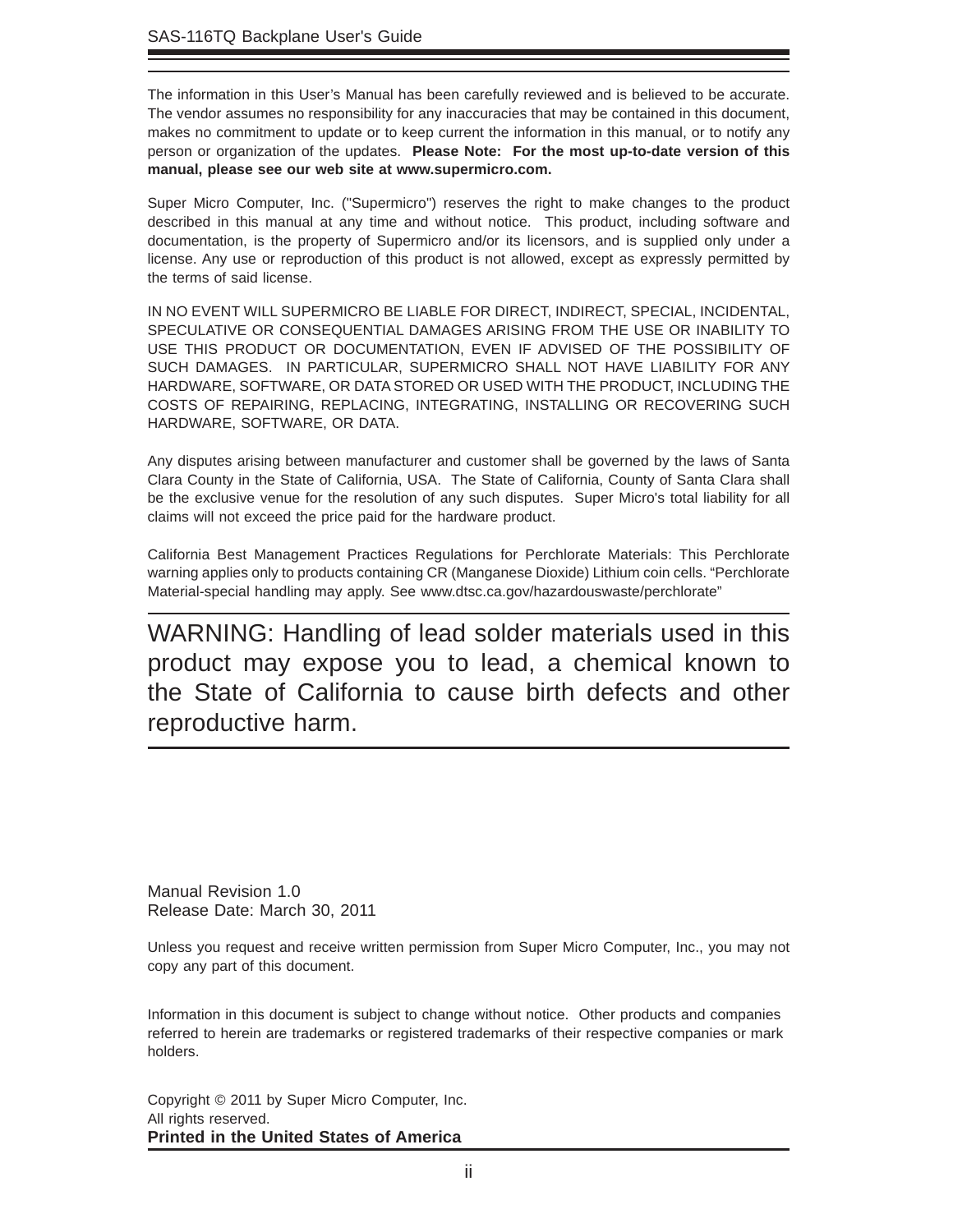## **Table of Contents**

|                                               | <b>Chapter 1 Safety Guidelines</b> |  |  |  |  |
|-----------------------------------------------|------------------------------------|--|--|--|--|
| $1 - 1$                                       |                                    |  |  |  |  |
| $1 - 2$                                       |                                    |  |  |  |  |
| $1-3$                                         |                                    |  |  |  |  |
| $1 - 4$                                       |                                    |  |  |  |  |
| <b>Chapter 2 Connectors, Jumpers and LEDs</b> |                                    |  |  |  |  |
| $2 - 1$                                       |                                    |  |  |  |  |
| $2 - 2$                                       |                                    |  |  |  |  |
| $2 - 3$                                       |                                    |  |  |  |  |
|                                               |                                    |  |  |  |  |
| $2 - 4$                                       |                                    |  |  |  |  |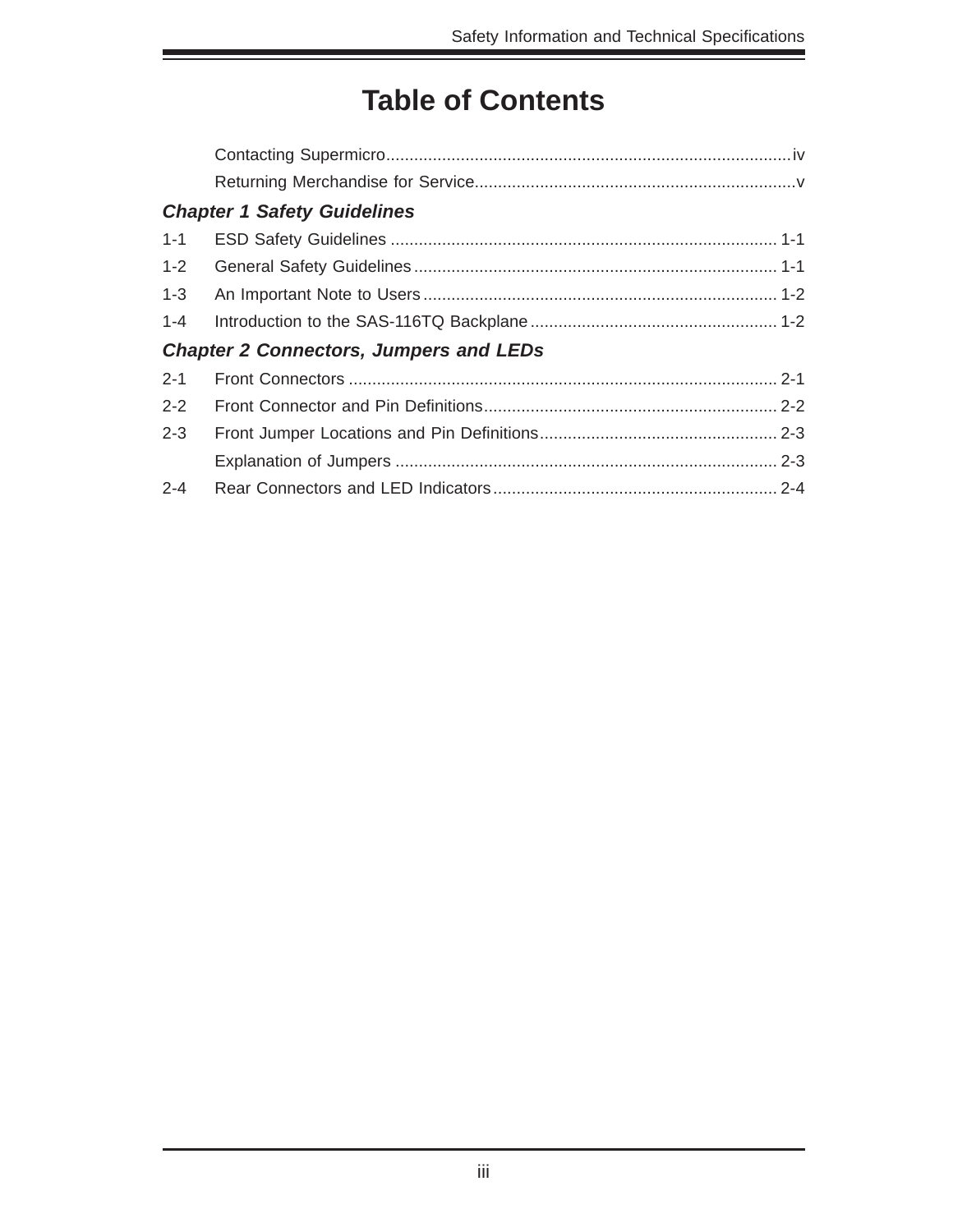## **Contacting Supermicro**

| Headquarters              |                                                |  |
|---------------------------|------------------------------------------------|--|
| Address:                  | Super Micro Computer, Inc.                     |  |
|                           | 980 Rock Ave.                                  |  |
|                           | San Jose, CA 95131 U.S.A.                      |  |
| Tel:                      | +1 (408) 503-8000                              |  |
| Fax:                      | +1 (408) 503-8008                              |  |
| Email:                    | marketing@supermicro.com (General Information) |  |
|                           | support@supermicro.com (Technical Support)     |  |
| Web Site:                 | www.supermicro.com                             |  |
|                           |                                                |  |
| Europe<br>Address:        |                                                |  |
|                           | Super Micro Computer B.V.                      |  |
|                           | Het Sterrenbeeld 28, 5215 ML                   |  |
|                           | 's-Hertogenbosch, The Netherlands              |  |
| Tel:                      | +31 (0) 73-6400390                             |  |
| Fax:                      | +31 (0) 73-6416525                             |  |
| Email:                    | sales@supermicro.nl (General Information)      |  |
|                           | support@supermicro.nl (Technical Support)      |  |
|                           | rma@supermicro.nl (Customer Support)           |  |
| Asia-Pacific              |                                                |  |
| Address:                  | Super Micro Computer, Inc.                     |  |
|                           | 4F, No. 232-1, Liancheng Rd.                   |  |
|                           | Chung-Ho 235, Taipei County                    |  |
|                           | Taiwan, R.O.C.                                 |  |
| Tel:                      | +886-(2) 8226-3990                             |  |
| Fax:                      | +886-(2) 8226-3991                             |  |
| Web Site:                 | www.supermicro.com.tw                          |  |
| <b>Technical Support:</b> |                                                |  |
| Email:                    | support@supermicro.com.tw                      |  |
| Tel:                      | 886-2-8226-1900                                |  |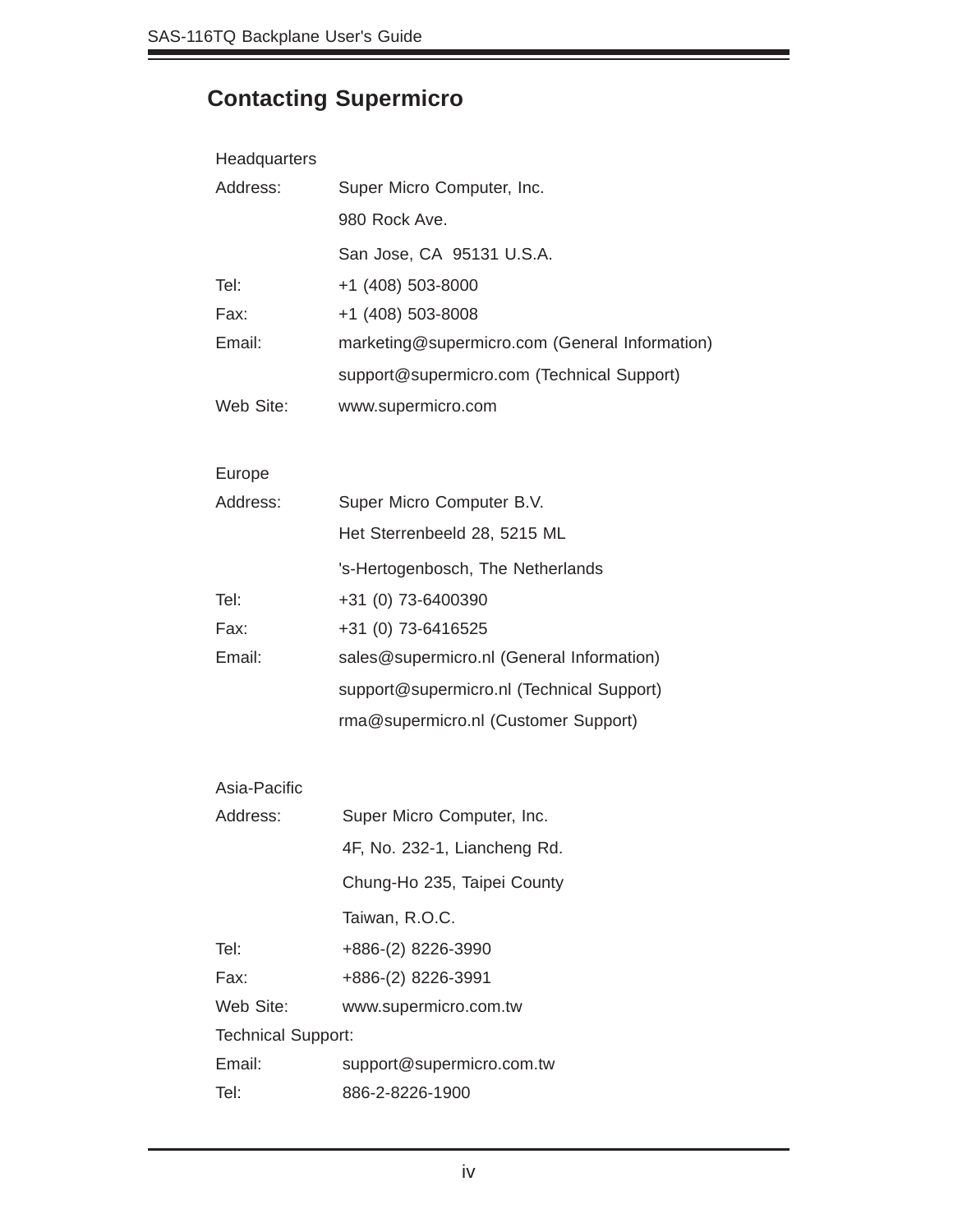#### **Returning Merchandise for Service**

A receipt or copy of your invoice marked with the date of purchase is required before any warranty service will be rendered. You can obtain service by calling your vendor for a Returned Merchandise Authorization (RMA) number. When returning to the manufacturer, the RMA number should be prominently displayed on the outside of the shipping carton, and mailed prepaid or hand-carried. Shipping and handling charges will be applied for all orders that must be mailed when service is complete.

For faster service, RMA authorizations may be requested online (http://www. supermicro.com/support/rma/).

Whenever possible, repack the backplane in the original Supermicro box, using the original packaging materials. If these are no longer available, be sure to pack the backplane in an anti-static bag and inside the box. Make sure that there is enough packaging material surrounding the backplane so that it does not become damaged during shipping.

This warranty only covers normal consumer use and does not cover damages incurred in shipping or from failure due to the alteration, misuse, abuse or improper maintenance of products.

During the warranty period, contact your distributor first for any product problems.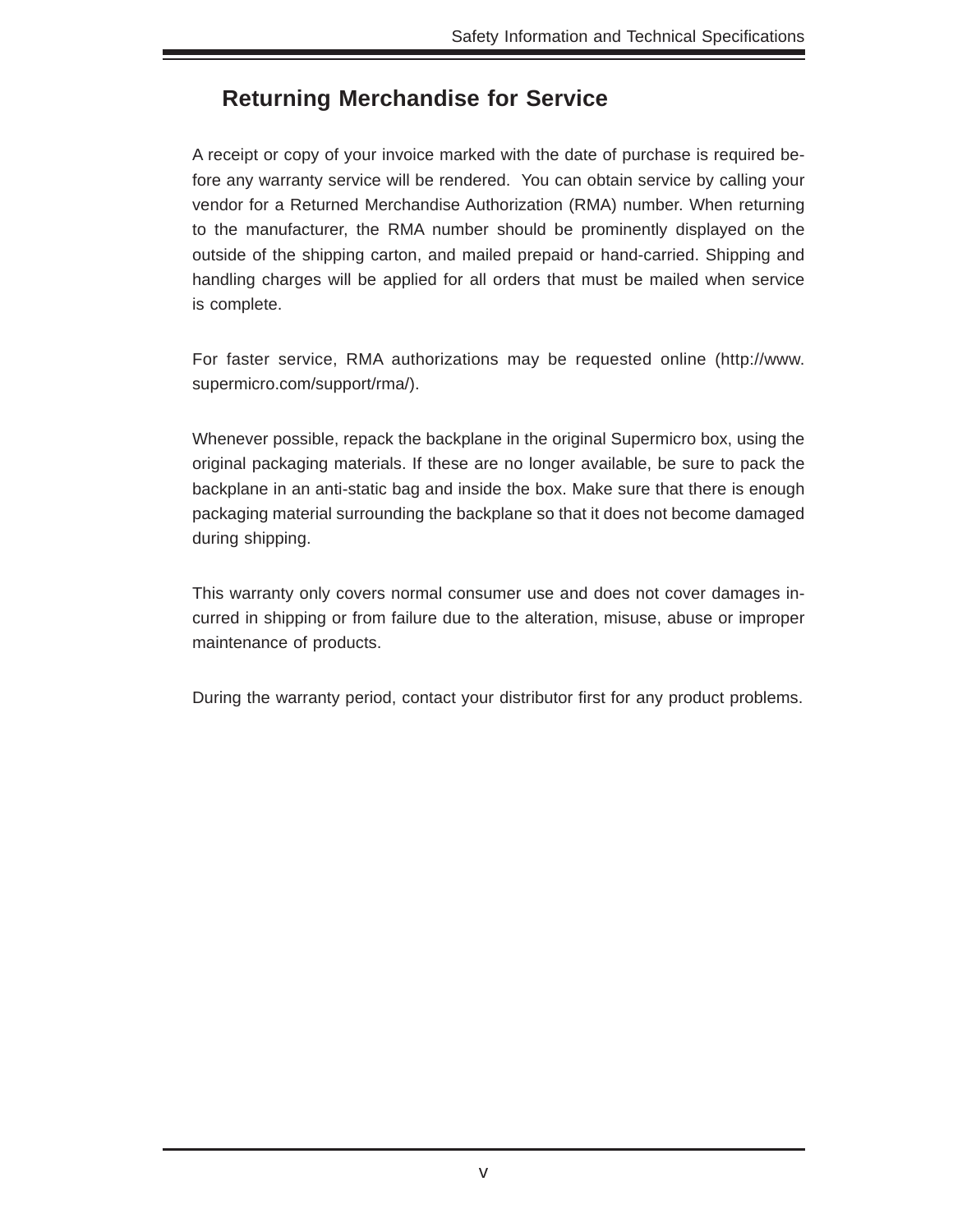## **Chapter 1**

## **Safety Guidelines**

To avoid personal injury and property damage, carefully follow all the safety steps listed below when accessing your system or handling the components.

#### **1-1 ESD Safety Guidelines**

*Electrostatic Discharge (ESD) can damage electronic com ponents. To prevent damage to your system, it is important to handle it very carefully. The following measures are generally suffi cient to protect your equipment from ESD.*

- Use a grounded wrist strap designed to prevent static discharge.
- Touch a grounded metal object before removing a component from the antistatic bag.
- Handle the backplane by its edges only; do not touch its components, peripheral chips, memory modules or gold contacts.
- When handling chips or modules, avoid touching their pins.
- Put the card and peripherals back into their antistatic bags when not in use.

#### **1-2 General Safety Guidelines**

- Always disconnect power cables before installing or removing any components from the computer, including the SAS-116TQ backplane.
- Disconnect the power cable before installing or removing any cables from the backplane.
- Make sure that the SAS-116TQ backplane is securely and properly installed on the motherboard to prevent damage to the system due to power shortage.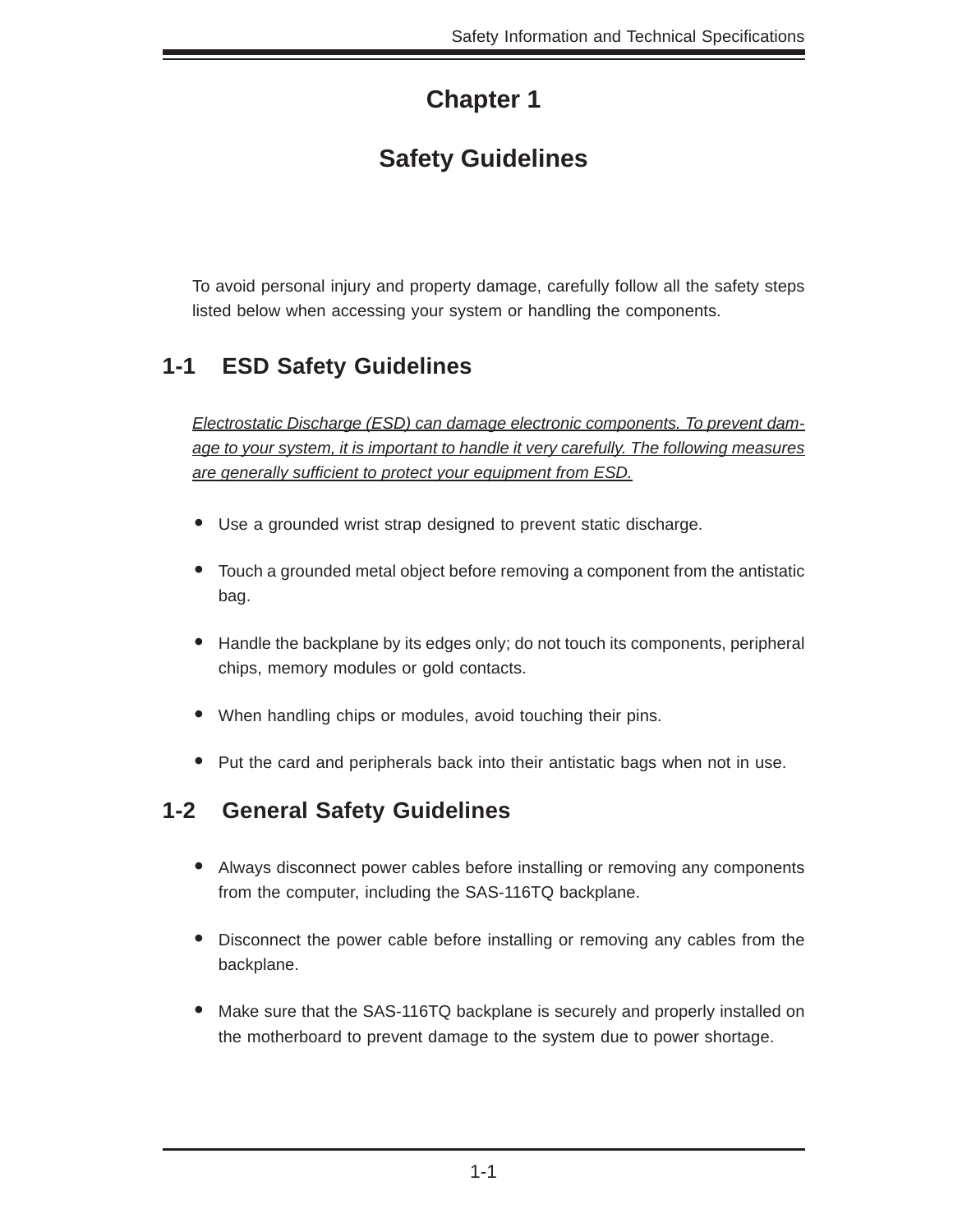#### **1-3 An Important Note to Users**

All images and layouts shown in this user's guide are based upon the latest backplane revision available at the time of publishing. The card you have received may or may not look exactly the same as the graphics shown in this manual.

#### **1-4 Introduction to the SAS-116TQ Backplane**

The SAS-116TQ backplane has been designed to utilize the most up-to-date technology available, providing your system with reliable, high-quality performance.

This manual reflects SAS-116TQ Revision 1.00, the most current release available at the time of publication. Always refer to the Supermicro Web site at www.supermicro.com for the latest updates, compatible parts and supported configurations.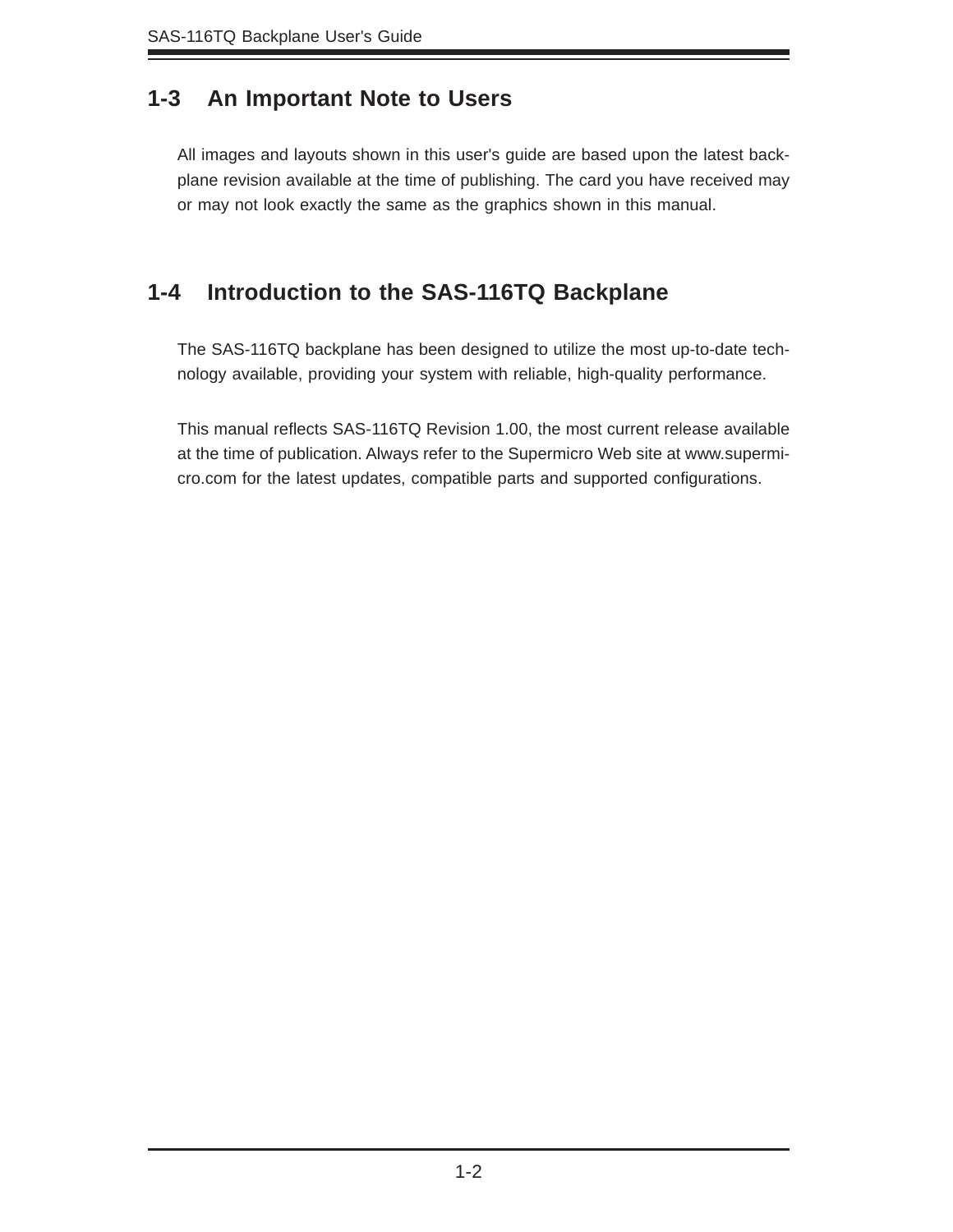### **Chapter 2**

#### **Connectors, Jumpers and LEDs**

#### **2-1 Front Connectors**



**Figure 2-1: Front Connectors**

#### *Front Connectors*

- 1. Power Connectors (4-pin): JP10, JP13 10. Connector #1: J6
- 2. Upgrade #1: JP46
- 3. Upgrade #2: JP55
- 4. MG9072 Chip
- 5. MG9071 Chip
- 6. Sideband #1: JP51
- 7. Sideband #2: JP52
- 8. Sideband #3: JP53
- 9. Connector #0: J5
- 11. Connector #2: J7
- 12. Connector #3: J8
- 13. Connector #4: J10
- 14. Connector #5: J12
- 15. Connector #6: J14
- 16. Connector #7: J16
- 17. Connector #8: J18
- 18. Connector #9: J20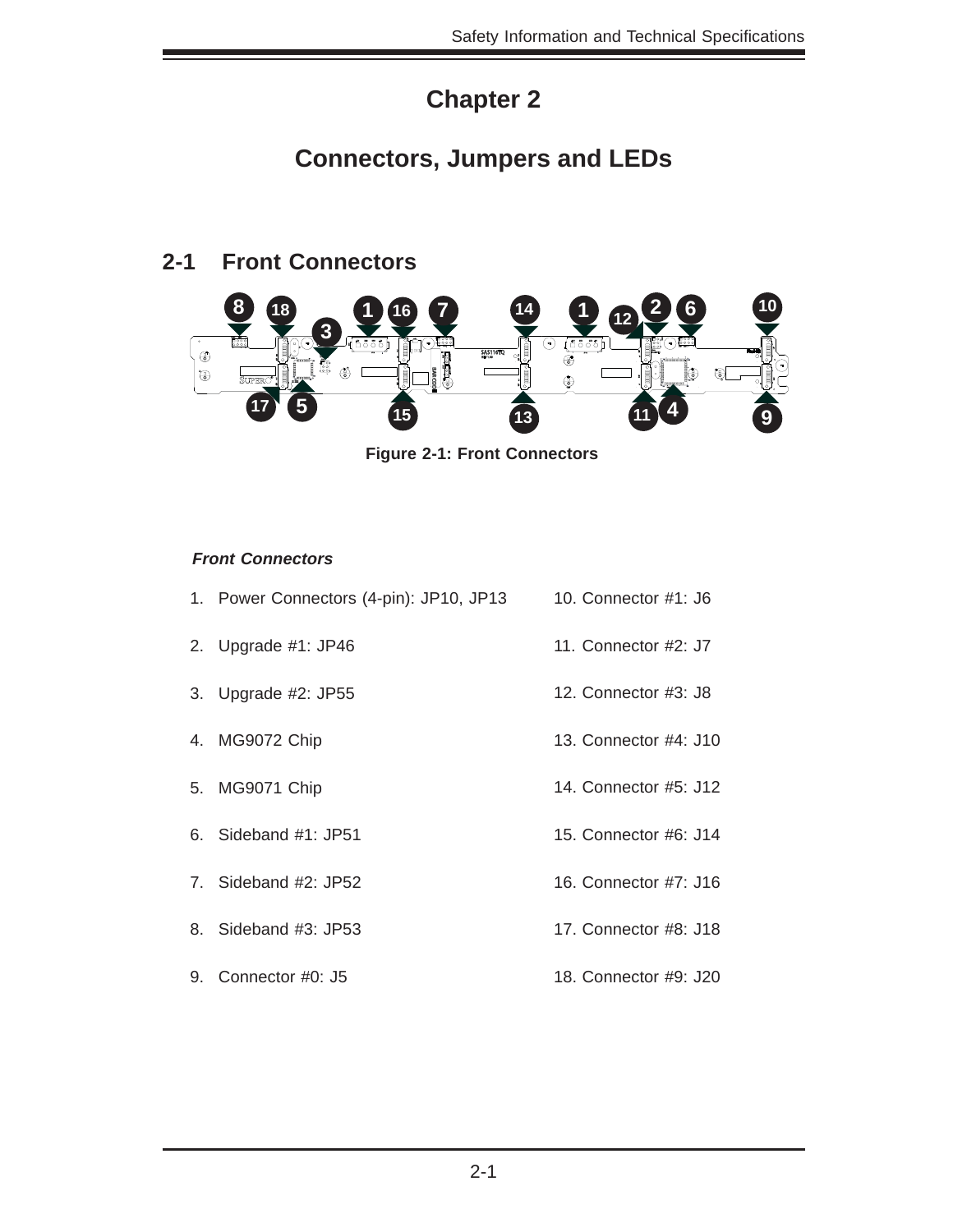#### **2-2 Front Connector and Pin Definitions**

#### **#1. Backplane Main Power Connectors**

The 4-pin connectors designated JP10 and JP13, provide power to the backplane. See the table on the right for pin definitions.

| <b>Backplane</b><br><b>Main Power</b><br>4-Pin Connectors |            |  |
|-----------------------------------------------------------|------------|--|
| Pin#                                                      | Definition |  |
|                                                           | $+12V$     |  |
| $2$ and $3$                                               | Ground     |  |
|                                                           | $+5V$      |  |

#### **#2. - #3. Upgrade Connector**

The upgrade connectors, designated JP46 and JP55 are for diagnostic purposes only. This connector should only be used by a certified and experienced technician.

#### **#4.. - \$5. MG9071 and MG9072 Chips**

The MG9071 amd MG9072 chips are enclosure management chips that support the SGPIO controller and SGPIO protocols.

#### **#6. - #8. Sideband Headers**

The sideband headers are designated JP51, JP52 and JP53. For SGPIO to work properly, you must connect an 8-pin sideband cable. See the table to the right for pin definitions.

| <b>Sideband Headers</b> |                       |       |                        |  |  |
|-------------------------|-----------------------|-------|------------------------|--|--|
| Pin #                   | Definition            | Pin # | Definition             |  |  |
| $\overline{2}$          | SDIN/(SB5)            | 1     | Controller<br>ID (SB6) |  |  |
| 4                       | <b>SDOUT</b><br>(SB4) | 3     | GND (SB2)              |  |  |
| 6                       | GND (SB3)             | 5     | SLOAD/<br>(SB1)        |  |  |
| 8                       | Backplane<br>ID (SB7) | 7     | SCLOCK/<br>(SB0)       |  |  |

#### **#9. - #18. SAS/SATA Connectors**

The SAS/SATA connectors are numbered 0 through 9. Each may be connected to the system with a SAS or SATA cable.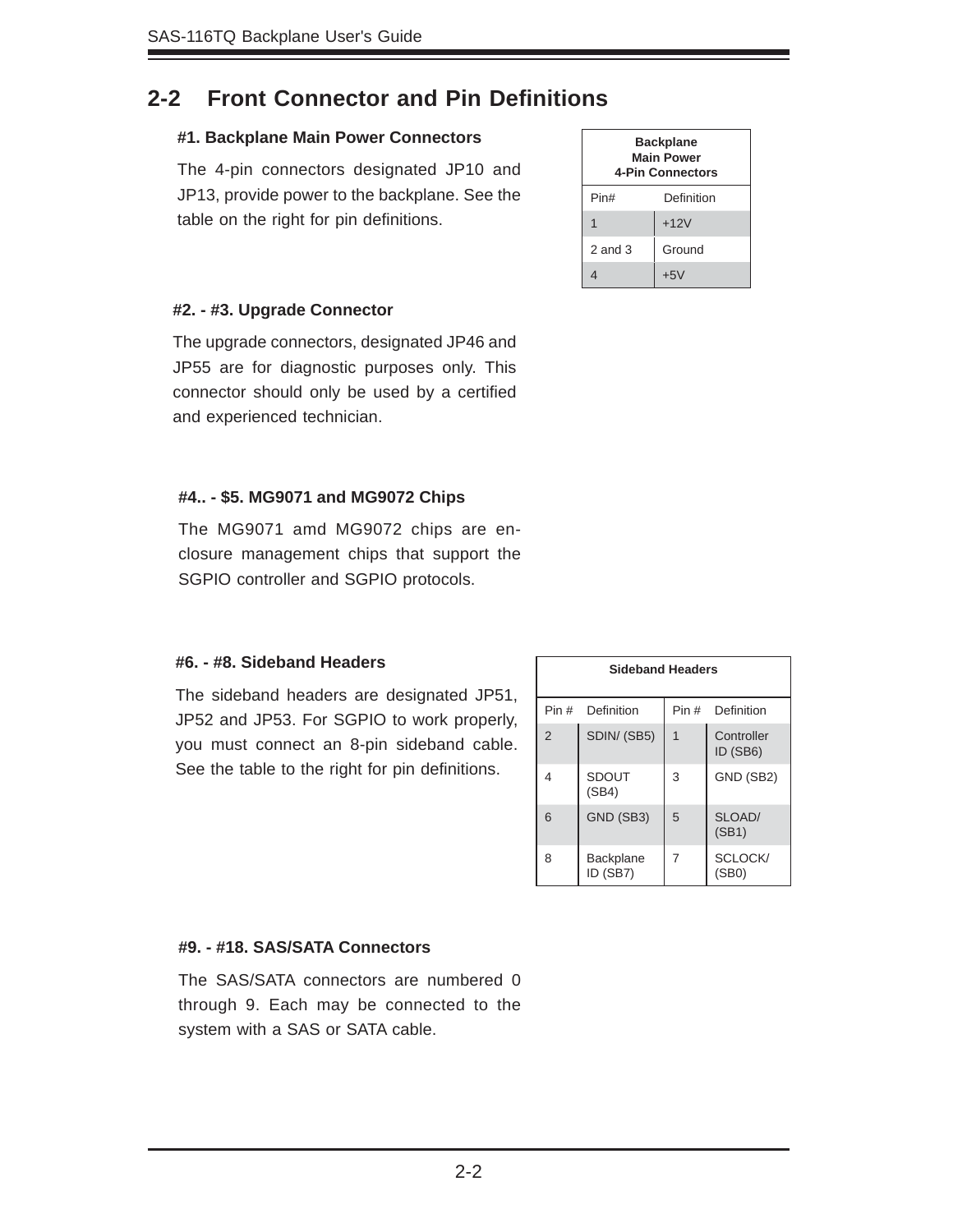#### **2-3 Front Jumper Locations and Pin Definitions**



**Figure 2-2: Front Jumpers**

#### **Explanation of Jumpers**

To modify the operation of the backplane, jumpers can be used to choose between optional settings. Jumpers create shorts between two pins to change the function of the connector. Pin 1 is identified with a square solder pad on the printed circuit board. Note: On two pin jumpers, "Closed" means the jumper is on and "Open" means the jumper is off the pins.



| <b>Jumper Settings</b> |                               |                   |  |  |
|------------------------|-------------------------------|-------------------|--|--|
| Jumper                 | <b>Jumper Settings</b>        | <b>Note</b>       |  |  |
| <b>JP29</b>            | 2-3: Default<br>$1-2$ : Reset | MG9072 chip reset |  |  |
| <b>JP34</b>            | 2-3: Default<br>$1-2$ : Reset | MG9071 chip reset |  |  |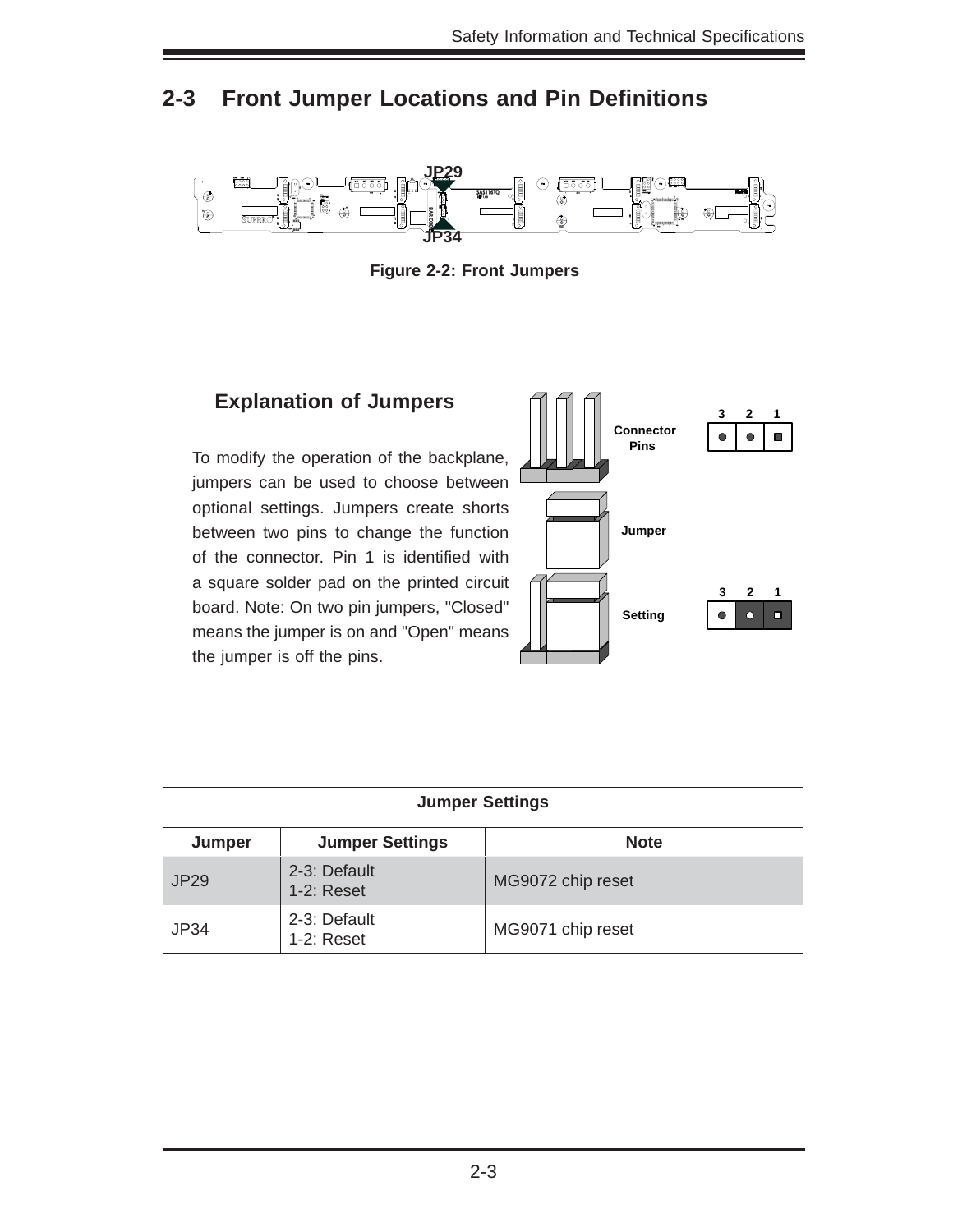**FAIL #0**

#### **2-4 Rear Connectors and LED Indicators ACT #7 ACT #9 ACT #5 FAIL #7 FAIL #9 ACT #1 ACT #3 FAIL #5** ACT#3 **SAS #1 SAS #3 SAS #5 FAIL #3 FAIL #1 SAS #7 SAS #9** 7 1 7 1 8 2 <sup>8</sup> <sup>2</sup> ACT#5 d<br>A C l<br>1 FAIL#6 ACT#7 б <sup>21</sup> <sup>27</sup> <sup>33</sup> 21 27 33 21 334 345 35  $\sim$   $\sim$ A C A . . A C f<br>|<br>| A C 7 8 , . .  $\overline{\phantom{a}}$  $\overline{\phantom{a}}$ FAIL#2 ACT#2 <sup>A</sup> CD23A <sup>C</sup> . . . 21 33 . . . . . . 27 33 34 f 9 Julie 1990 - 1990 - 1990 - 1990 - 1990 - 1990 - 1990 - 1990 - 1990 - 1990 - 1990 - 1990 - 1990 - 1990 - 1990 7 8 ,  $\overline{\phantom{a}}$ -- $\overline{\phantom{a}}$ **SAS #0 SAS #2 SAS #4 SAS #8 ACT #0 SAS #6 CT** #4<br>AIL #4 **ACT #2 FAIL #4 ACT #8 FAIL #6 ACT #6 FAIL #8**

**FAIL #2**

| <b>Figure 2-4: Rear Connectors and LEDs</b> |
|---------------------------------------------|
|---------------------------------------------|

| <b>Rear SAS/SATA Connectors and LEDs</b> |                                   |                                        |                                      |                    |  |
|------------------------------------------|-----------------------------------|----------------------------------------|--------------------------------------|--------------------|--|
| Rear<br>Connector                        | <b>Connector</b><br><b>Number</b> | <b>SAS/SATA Drive</b><br><b>Number</b> | <b>Hard Drive</b><br><b>Activity</b> | <b>Failure LED</b> |  |
| $SAS \#O$                                | J1                                | SAS/SATA HDD #0                        | D <sub>12</sub>                      | D <sub>5</sub>     |  |
| SAS #1                                   | J <sub>2</sub>                    | SAS/SATA HDD #1                        | D <sub>13</sub>                      | D <sub>6</sub>     |  |
| <b>SAS #2</b>                            | J3                                | SAS/SATA HDD #2                        | D <sub>14</sub>                      | D <sub>7</sub>     |  |
| SAS #3                                   | J4                                | SAS/SATA HDD #3                        | D <sub>15</sub>                      | D <sub>8</sub>     |  |
| <b>SAS #4</b>                            | J9                                | SAS/SATA HDD #4                        | D <sub>18</sub>                      | D <sub>19</sub>    |  |
| SAS #5                                   | J11                               | SAS/SATA HDD #5                        | D <sub>21</sub>                      | D <sub>20</sub>    |  |
| SAS #6                                   | J13                               | SAS/SATA HDD #6                        | D <sub>22</sub>                      | D <sub>23</sub>    |  |
| SAS #7                                   | J15                               | SAS/SATA HDD #7                        | D <sub>25</sub>                      | D <sub>26</sub>    |  |
| <b>SAS #8</b>                            | J17                               | SAS/SATA HDD #8                        | D48                                  | D <sub>24</sub>    |  |
| SAS #9                                   | J19                               | SAS/SATA HDD #9                        | D49                                  | D47                |  |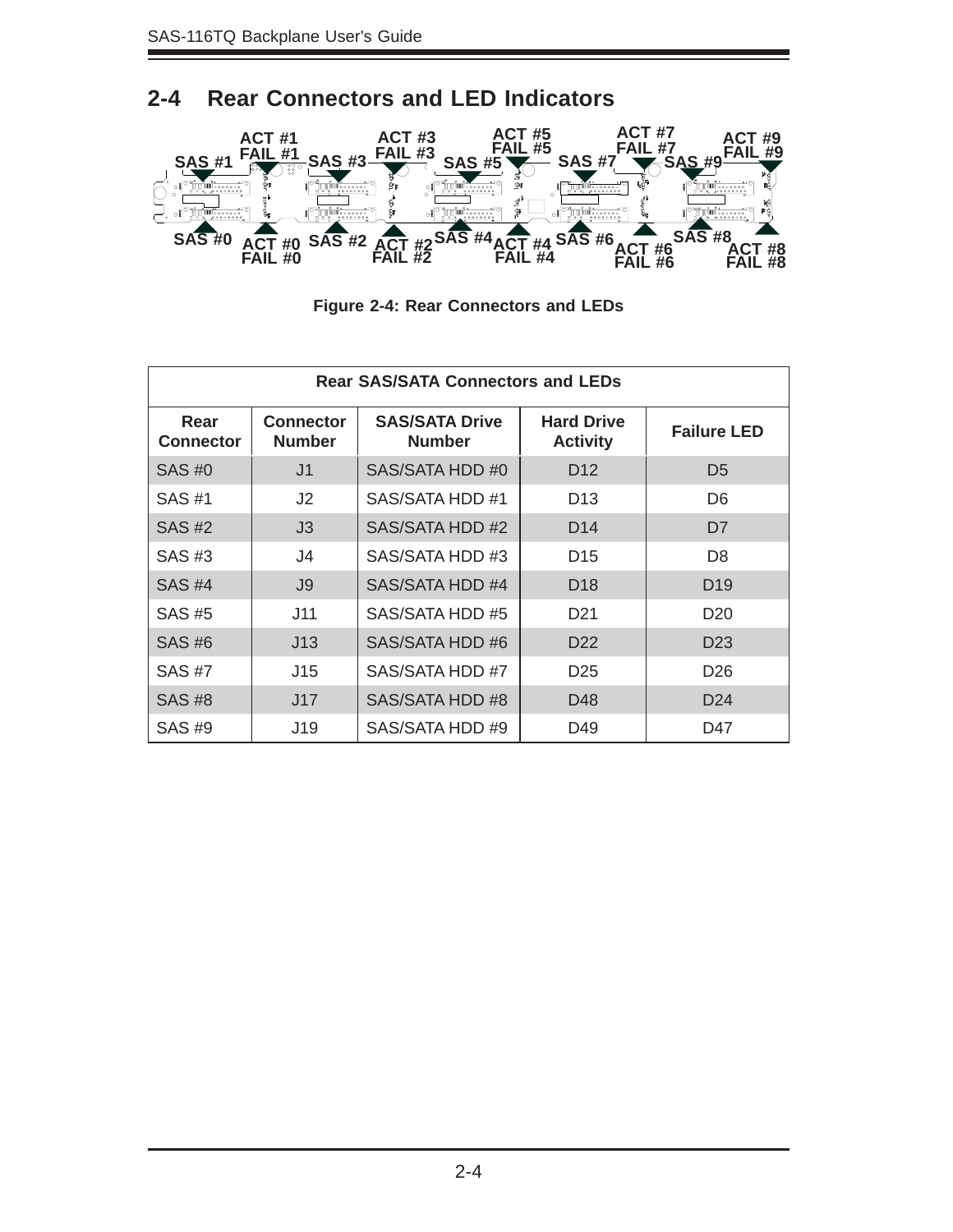## **Notes**